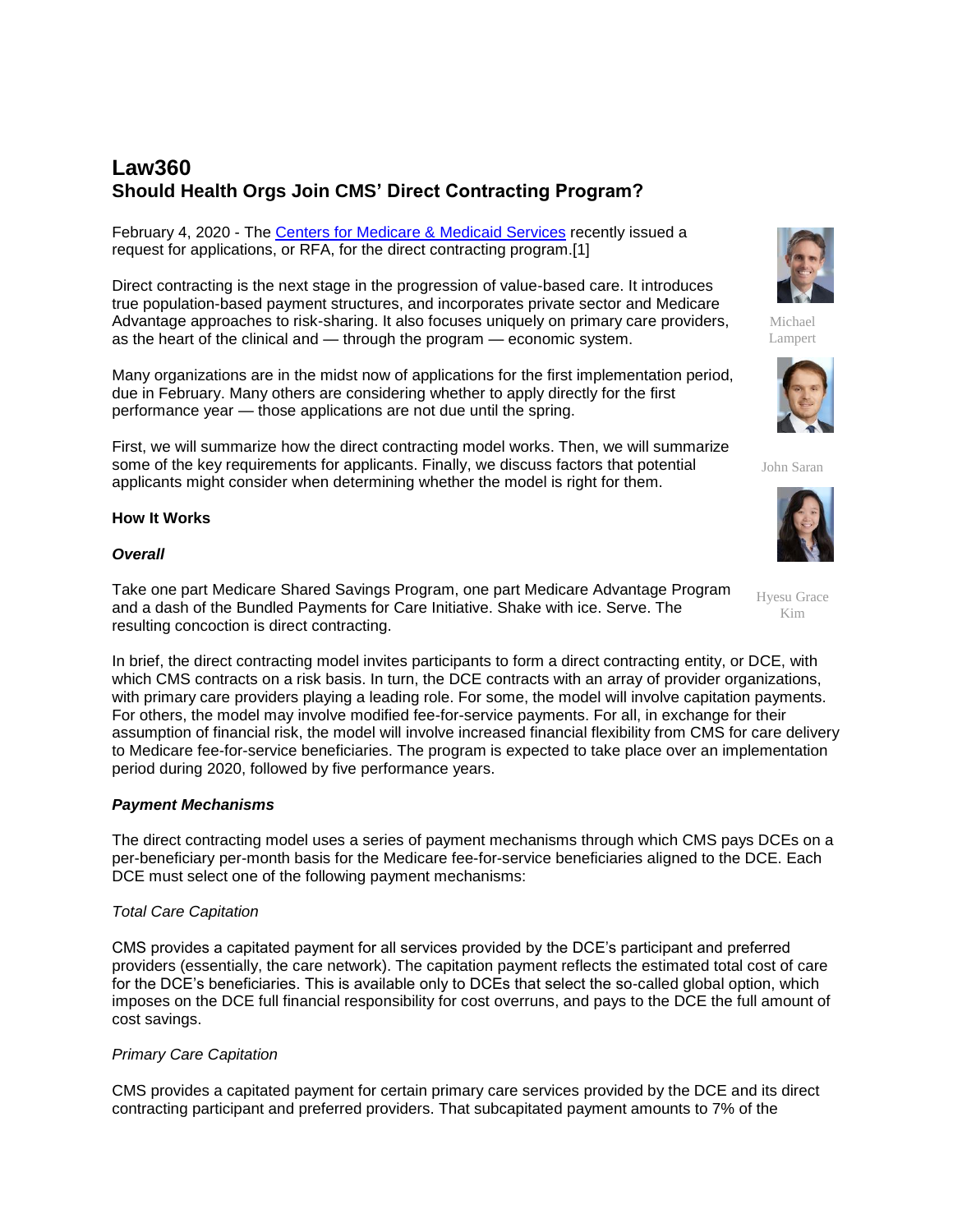estimated total cost of care for the DCE's beneficiaries.[2] Subject to a caveat noted below, CMS continues to pay at fee-for-service rates for other services. This mechanism is available for DCEs in the so-called professional option in which the DCE shares with CMS in 50% of any excess costs above the benchmark, and receives 50% of any amount by which costs fall below the benchmark. and the global option.

Under the primary care capitation mechanism, direct contracting participant providers providing primary care services will look exclusively to the DCE for payment for those services (although they do need to submit claims to their CMS contractor — but the contractor will not pay those claims). Preferred providers, on the other hand, may choose whether to participate in the mechanism and negotiate with their respective DCEs the percentage reduction of the participant provider's primary care fee-for-service claims payments.

For example, a so-called preferred provider (again, more below on the categories of network partners) might agree to an 80% reduction in fee-for-service reimbursement. In that case, it would receive 20% of usual fee-for-service reimbursement from its CMS contractor through submission of claims in the ordinary course, and would receive the balance of its reimbursement through whatever model it negotiates with the DCE.

DCEs that opt in to the primary care capitation mechanism have an additional choice — this is the caveat noted above. They can elect to receive advanced payments for some nonprimary care services. These essentially expand the subcapitation rate to include additional services, for which the DCEs can then contract with their network partners on an alternative payment basis. In a nutshell, a DCE and its network partners would agree to a percentage reduction in the nonprimary care claims payment amount in exchange for a monthly advanced payment from CMS.

This monthly payment would be equivalent to the estimated value of the reduced fee-for-service claims for non-primary care provided to aligned beneficiaries. The DCE receives these monthly payments and pays its network partners.

## *Risk Mitigation*

To mitigate risk, the direct contracting model incorporates risk corridors and stop-loss arrangements.

#### *Risk Corridors*

Cap the shared savings/losses based on risk bands, meaning that greater deviance from the performance year benchmark will result in a lower percentage of shared savings/losses. For example, a DCE in the professional option would experience 50% of savings and losses within 5% of the benchmark, but would be exposed to only 35% of losses more than 5% above the benchmark.

#### *Stop-Loss Arrangements*

Reduce risk associated with outlier expenditures by limiting DCEs' financial liability for beneficiary expenditures above a prospectively determined attachment point. This limits but does not eliminate risk. DCEs retain responsibility for a percentage of expenditures above the attachment point, as incentive to continue managing costs.

## *Optional Benefit Enhancements*

As part of the direct contracting model, CMS has waived certain Medicare payment restrictions, to give DCEs the option to implement benefit enhancements designed to reduce costs. Examples include:

## *Post-Discharge Home Visits*

The direct supervision requirement may be waived for qualified DCEs to provide home visits furnished by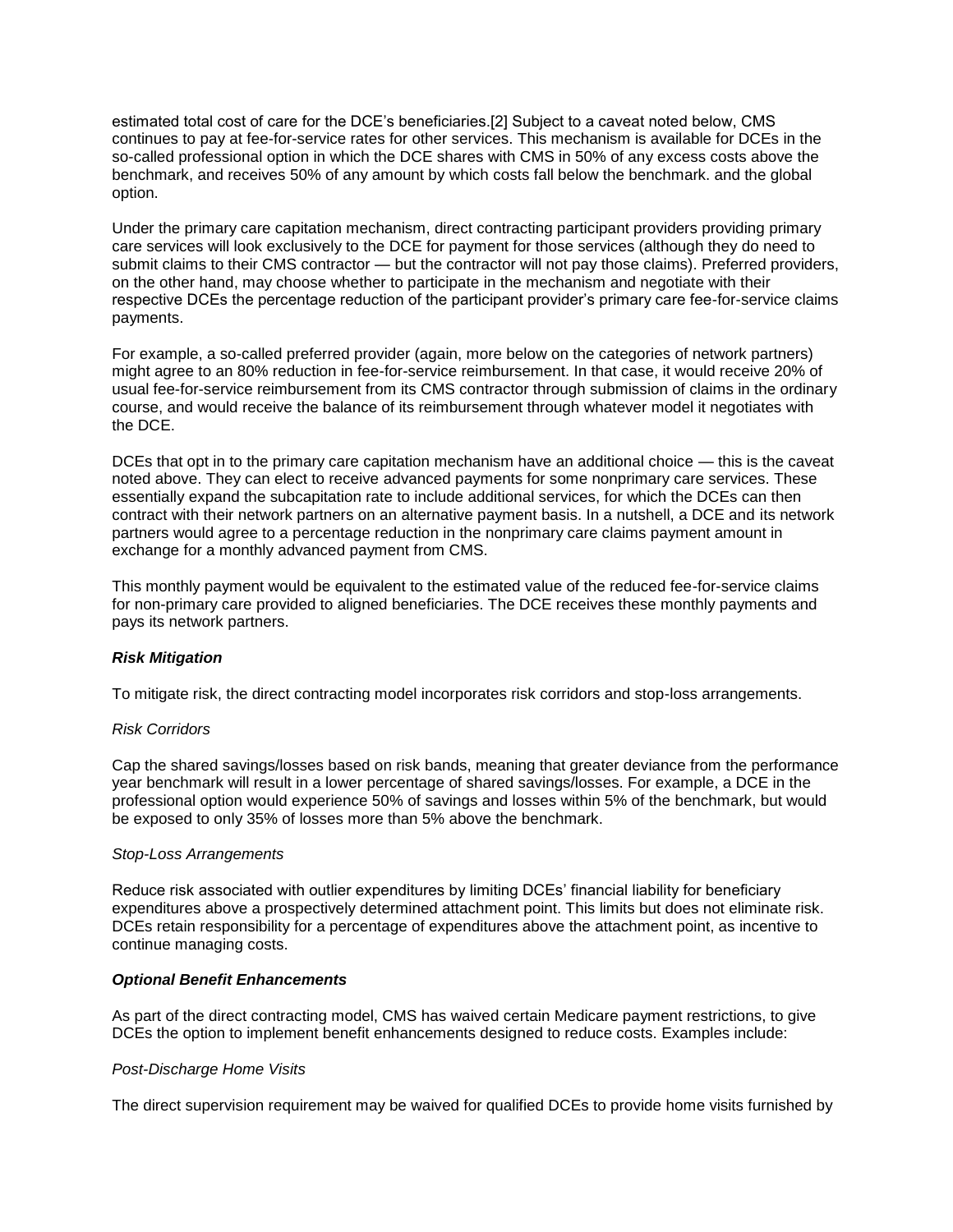auxiliary personnel under general supervision.

## *Certification of Home Health Services by Nurse Practitioners*

DCEs may allow nurse practitioners (in lieu of a physician) to certify that a beneficiary is eligible for home health benefits.

## *Concurrent Care for Beneficiaries who Elect the Medicare Hospice Benefit*

Traditionally, a beneficiary who elects the Medicare hospice benefit forgoes the right to receive curative care. Under this conditional waiver for DCEs in the global option, a DCE and its participant and preferred providers may provide curative care to beneficiaries who have elected hospice care.

These benefit enhancements will be available for the first performance year. CMS is considering others for later years.

## *Beneficiary Engagement*

While organizations operating within the direct contracting model will remain subject to the Civil Monetary Penalties Law's prohibition on gifts or remuneration to beneficiaries as inducement to receive items or services, the direct contracting model also allows DCEs and their network partners to offer benefit enhancements to engage beneficiaries in care delivery.

#### *Beneficiary Engagement*

DCEs can encourage beneficiary engagement by providing certain in-kind items or services to their beneficiaries. Examples of patient engagement incentives include vouchers for over-the-counter medication recommended by a health care provider, wellness program memberships and meal programs.

## *Cost-Sharing Support for Part B Services*

DCEs also can enter into cost-sharing arrangements with their participant and preferred providers. Those arrangements can provide for a DCE to pay all or part of the amount of beneficiary cost-sharing for certain categories of beneficiaries and Part B services that would ordinarily be collected by its participant and preferred providers. DCEs planning on providing cost-sharing support must submit an implementation plan to CMS.

## *Quality Reporting*

Annually, CMS will evaluate whether quality care is being delivered to beneficiaries by assessing DCEs' claims-based quality measures and information from the Consumer Assessment of Healthcare Providers and Systems for accountable care organization surveys.

The quality performance scores will inform CMS's application of a quality withhold to the DCEs' performance year benchmark calculation. DCEs that meet or exceed predefined performance criteria can earn back all or a portion of their quality withhold based on their scores, while those falling short of the criteria can earn back up to half of the quality withhold.

## **Key Requirements for Applicants**

Through the RFA, CMS invites organizations — with a core of primary care providers — to apply to participate. The RFA offers an implementation period, which begins first, and for which applications are due on Feb. 25. The RFA also invites organizations that wish to skip the implementation period to apply directly for participation in the first performance year. Those applications will be due in the spring of 2020.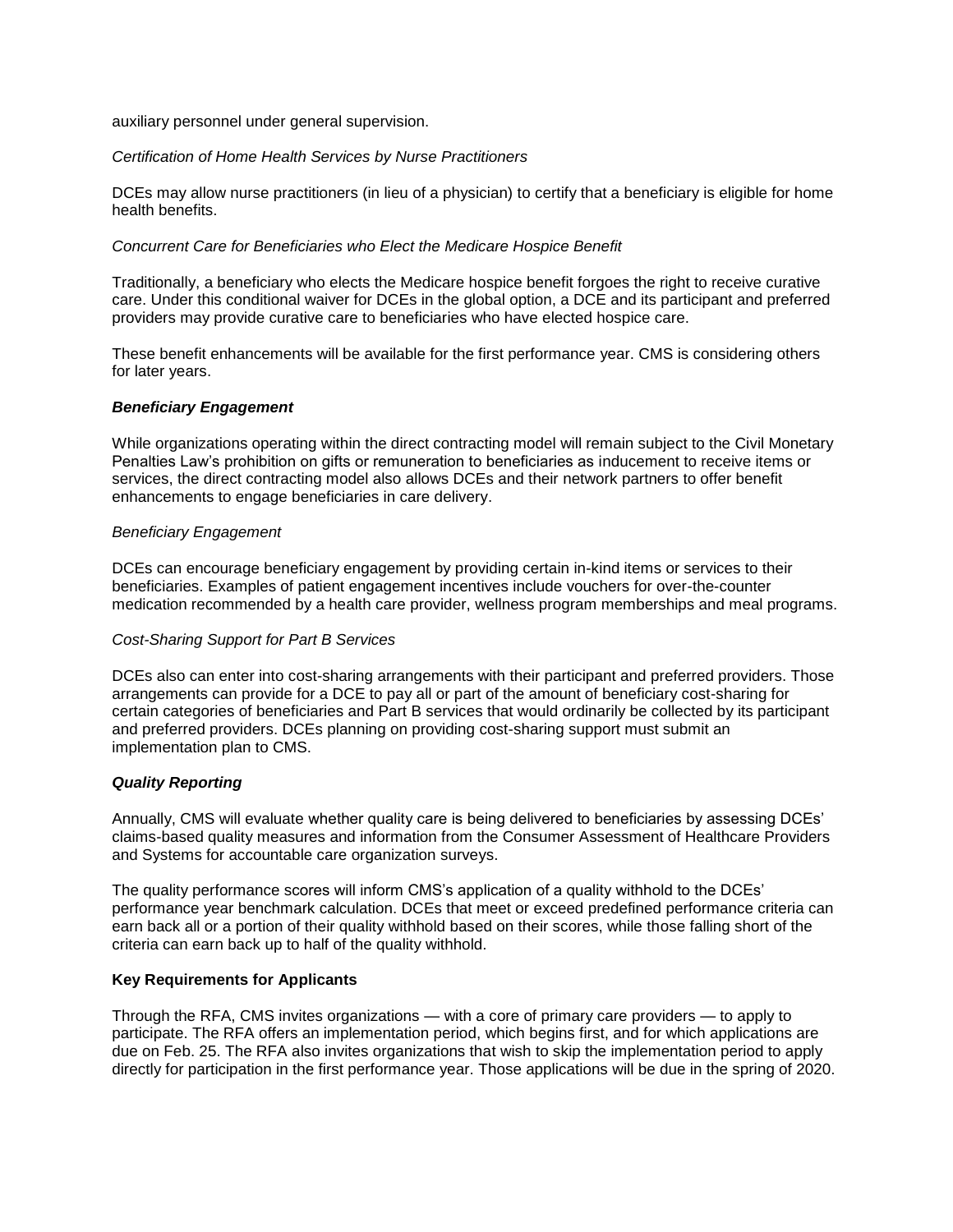# *Application Scoring and Selection*

Through the evaluation criteria in the RFA, CMS has articulated its views of what characteristics organizations should possess in order to succeed in the program — i.e., in order to manage population health, patient care and provider coordination effectively. As such, CMS will review applications and score them based on the following elements:

- Organizational structure:
- Leadership and management;
- Financial plan and risk-sharing experience;
- Patient-centeredness and beneficiary engagement; and
- Clinical care.

Applicants must also provide a list of providers and suppliers who have committed to participate with them in the program. A panel of experts from CMS and other organizations will select the participants based upon the scoring, program integrity considerations and market effects. CMS may also interview applicants as part of the evaluation process.

## *Legal Entity and State Licensure*

DCEs must be legal entities and separate from any participant provider or preferred provider. DCEs' compliance obligations include state risk-bearing organization licensure requirements (e.g., insurers, third-party administrators). A DCE need not be a Medicare-enrolled provider or supplier.

# *Governing Body*

CMS requires that each DCE must have a governing body separate and unique to the DCE (e.g., not the same governing body of an entity participating in the DCE), and that the governing body must be responsible for overseeing and directing the DCE.

Members of this governing body must have a fiduciary duty to the DCE and be subject to a conflict of interest policy. As with the requirements for accountable care organizations, DCE boards must include at least one Medicare beneficiary served by the DCE and one consumer advocate (who may be the same person as the Medicare beneficiary).

## *Contracting with Providers*

DCEs must contract with a network of other health care providers, called participant providers and preferred providers. Participant providers are the core of the networks. They must participate in the DCE's chosen payment mechanism (which may involve capitation, rather than fee-for-service payments, for services furnished to fee-for-service Medicare beneficiaries). They also must agree to report quality data through the DCE, and to comply with care improvement objectives and model quality performance standards.

Preferred providers play more of a supporting role, and are not tied to the DCE's payment methodology (although they can opt in if they and the DCE wish).

## *Screening*

DCEs and their providers must undergo a program integrity review as part of the screening process, which includes confirmation of Medicare enrollment, review of performance in other CMS models and review of billing history and any activities conducted regarding potential program fraud and abuse. Applicants and their senior leadership will also be required to disclose a five-year history of investigations and sanctions.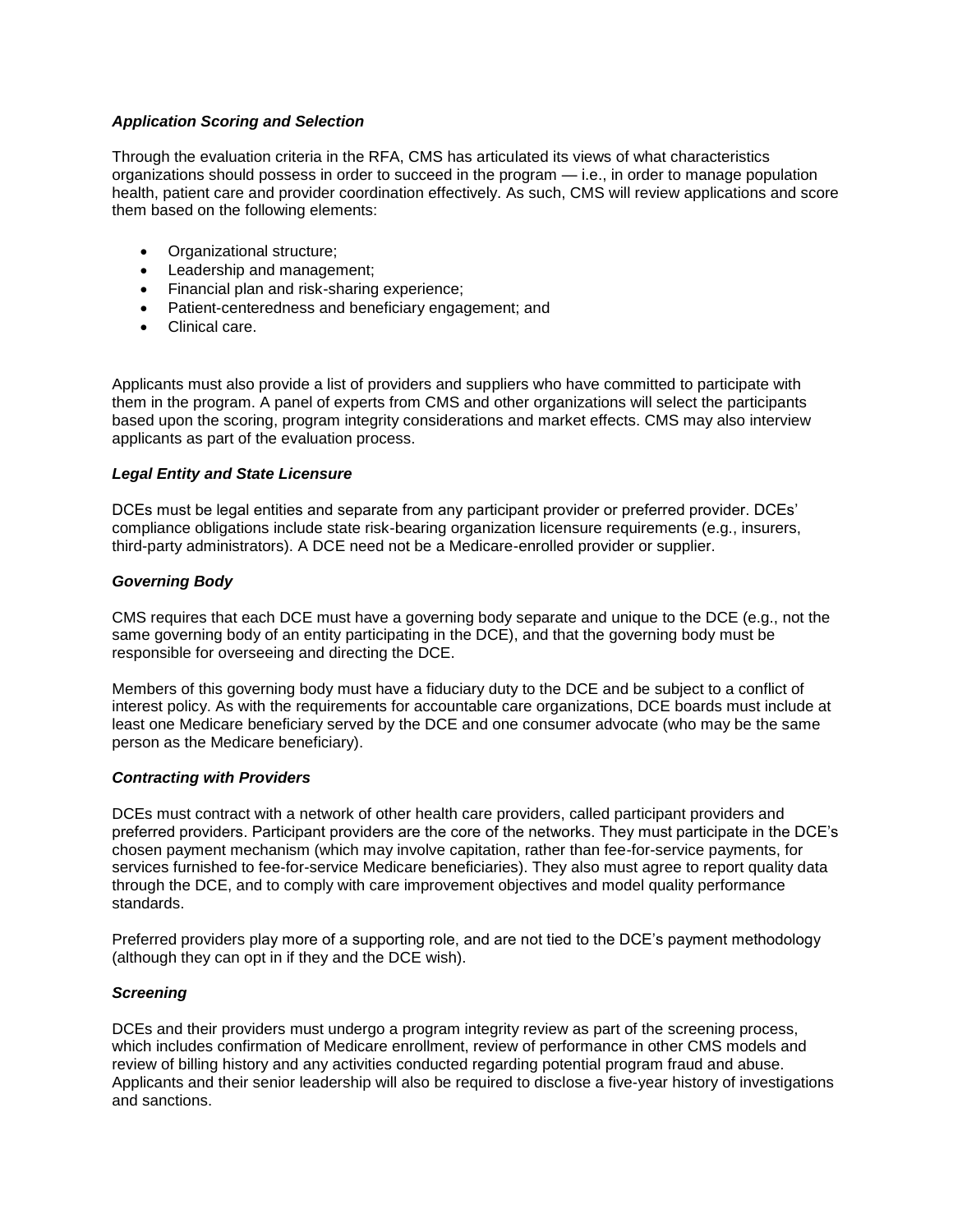## *Program Overlap*

The direct contracting model prohibits DCEs and their participant providers from participating in other shared savings programs during the first five performance years. In contrast, the limitations on program overlap generally do not apply to preferred providers — they may participate in direct contracting with one or more DCEs, as well as accountable care organizations and other Medicare initiatives that involve shared savings.

# *Monitoring*

Both the DCE and CMS must monitor compliance with the terms of the direct contracting model, as well as any requirements specified in the participation agreement. DCEs must develop a compliance plan and designate an experienced compliance officer, among other elements. CMS will monitor DCEs through audits, interviews of DCE members and beneficiaries and site visits.

# *Remedial Actions*

If any DCE fails to comply with the terms of its participation agreement, remedial actions may ensue, such as education, implementation of a corrective action plan, termination of payments, and suspension or termination from the model.

# **Factors that Potential Applicants Might Consider**

The direct contracting model essentially puts fee-for-service beneficiaries into a quasi-Medicare Advantage environment, in which the DCE has financial responsibility for performance, and flexibility to develop arrangements with providers and, to a degree, with beneficiaries, in order to improve performance. As such, potential applicants might ask two questions initially.

First, if the DCE is in a local market with significant Medicare Advantage saturation, does the fee-forservice population have characteristics that would challenge success under the direct contracting model?

Second, does the prospective applicant have access (whether through its own work as a plan sponsor, in other Medicare or in Medicaid value-based programs, or through a partner) to care management systems necessary to be able to manage population health and patient care sufficiently?

For example, has the prospective applicant (or its constituent providers) assumed risk from a Medicare Advantage plan or other payor such that it has developed its own health and care management expertise? Or does it need help to do the work necessary to succeed?

As noted above, the direct contracting model has parentage in both Medicare Advantage and in the Medicare Shared Savings Program. But it presents points of exclusivity. A DCE and its participant providers cannot simultaneously participate in the direct contracting model and in the Medicare Shared Savings Program.

If a prospective applicant already is in the Shared Savings Program, it will need to consider what more the direct contracting model has to offer, as the choice is one or the other — not both.

And of course, even if the prospective applicant sees opportunity in the Medicare fee-for-service population that it serves, and sees that it has the internal tools to manage that opportunity, are there care partners in the community with whom it can partner effectively? And, if the market may be competitive, what risk sharing — both upside and downside — terms and protection might it have to offer?

# **Conclusion**

The direct contracting model presents a fun hybrid to consider. It has a strong flavor of managed care, but